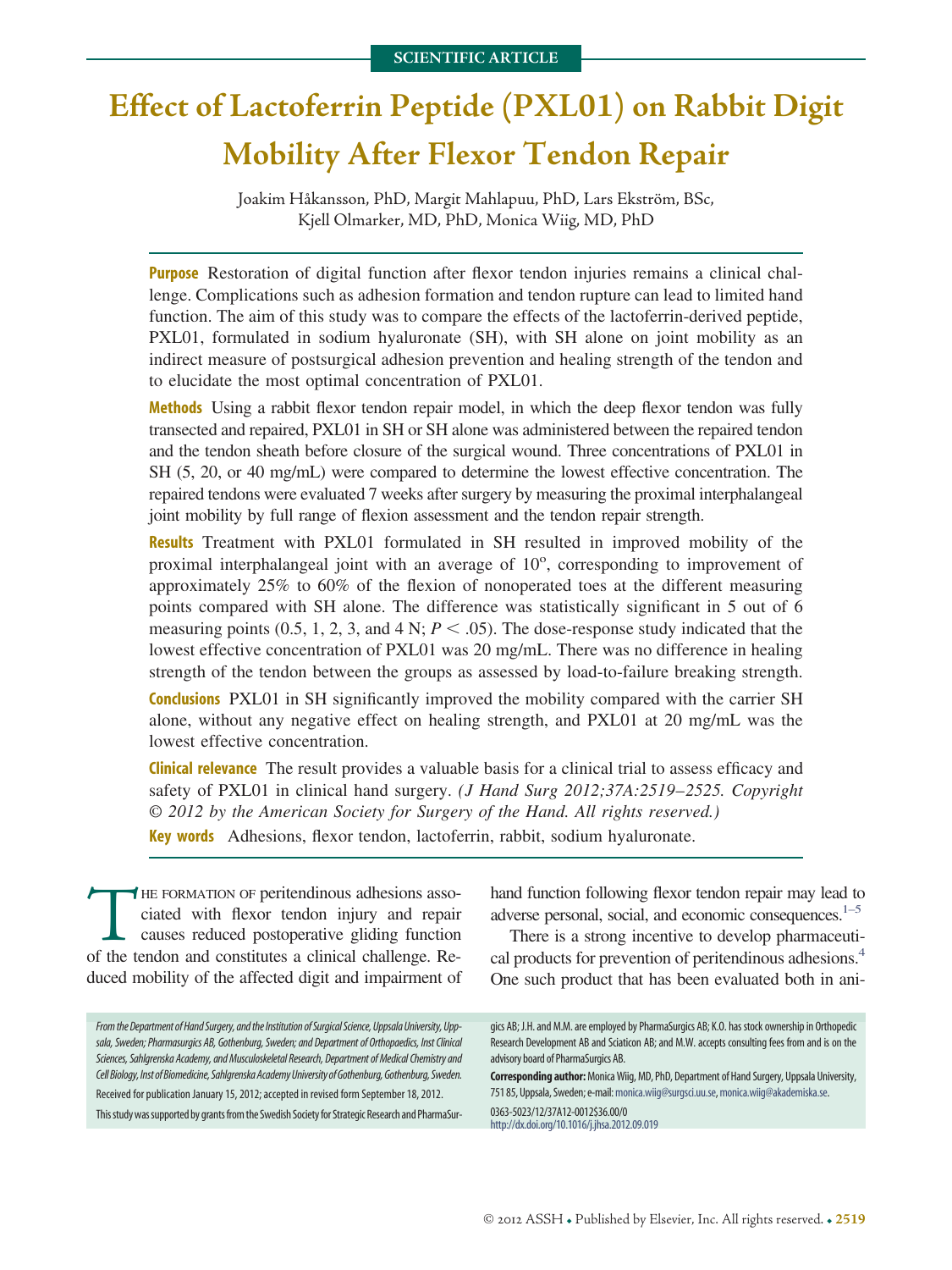mal models and clinically is sodium hyaluronate (SH). The results from studies with exogenous administration of SH to reduce postoperative adhesions after flexor tendon surgery have been inconclusive, and the benefits of using SH have not been demonstrated. $6-14$ 

In recent studies, the efficacy of the synthetic peptide PXL01, with SH as a carrier, in reducing adhesions has been assessed in 2 different experimental animal models: the abdominal surgery model in rats $15$  and the flexor tendon repair surgery model in rabbits.<sup>16</sup> In both the abdominal and the hand surgery models, PXL01, in combination with SH, significantly reduced adhesions compared with sham-operated controls.

In the present study, the effect of PXL01 formulated in SH was compared with SH alone, and the optimal concentration of PXL01 in SH was assessed on joint mobility as an indirect measure of postsurgical adhesion formation as well as healing strength of the tendon using a rabbit model of flexor tendon surgery.

# **MATERIALS AND METHODS**

## **Product preparation**

PXL01 dissolved in 0.9% sodium chloride solution was added to 2.5% SH solution (Bohus Biotech, Strömstad, Sweden) at a volume ratio of 2/5 PXL01 and 3/5 SH, to obtain 5, 20, or 40 mg/mL PXL01 in 1.5% SH. The solution was homogenized by drawing the mixtures several times through a 2.1-mm-diameter needle. To receive 1.5% SH alone, 2.5% SH was mixed with 0.9% NaCl according to the same procedure.

#### **Animal model**

Female New Zealand White rabbits (body weight  $\sim$  3 kg; HB Lidköping, Sweden) were used in the study. The regional animal ethical committee approved all experimental procedures. The rabbits were housed in single cages for a minimum of 2 weeks before surgery and had free access to water and pellets (Lactamin AB, Kimstad, Sweden) and daily fruit or carrots.

Anesthesia was induced by an intramuscular injection of medetomidin (0.3 mg/kg; Domitor Vet, Orion Pharma, Espoo, Finland) and ketamin (20 mg/kg; Ketaminolvet, Intervet, Boxmeer, Netherlands). A booster dose of ketamin (10 mg/kg) was administered 40 minutes after induction, and medetomodin (0.15 mg/kg) was administered 1 hour after induction. After the surgery, atipamezol (1.5 mg/kg; Antisedan, Orion Pharma, Espoo, Finland) was given intramuscularly. A single dose of 100-mg cefuroxime (Zinacef; GlaxoSmithKline, Mölndal, Sweden) was administered intravenously in an ear vein before surgery. An intramuscular injection of buprenorfin (0.3 mg/kg; Temgesic, ScheringPlough, Brussels, Belgium) was given for pain relief when the effect of the general anesthesia was decreasing. An additional dose was given the first evening and the next morning after surgery.

# **Study design**

Part *I:* comparing the effect of PXL01 in SH versus SH alone. In each animal, the third digit in 1 paw received treatment with PXL01 (20 mg/mL) in SH whereas the corresponding digit of the other paw received only the carrier, SH. The other digits were left undisturbed. There were 12 rabbits and, thus 24, paws analyzed (12 paws in each group). To compare the obtained values with nonoperated paws (negative control) and sham-operated paws (positive control; the surgery was performed in an identical manner but no treatment was administered), the data were pooled with data from a previous study performed using identical protocols<sup>16</sup> including: nonoperated (n = 21), sham-operated ( $n = 18$ ), and additional data from PXL01-treated (20 mg/mL) paws ( $n = 19$ ) from a total of 29 rabbits.

*Part II: dose response for PXL01.* In this part, 3 different concentrations of PXL01 (5, 20, or 40 mg/mL) in SH were evaluated in 24 rabbits (48 hind paws;  $n = 16$  for each group). The third digit on each paw was used, and the other digits were left undisturbed. Owing to anesthesiarelated and postoperative complications, 36 toes could be used for evaluation (5 mg/mL,  $n = 13$ ; 20 mg/mL,  $n = 13$ ; and 40 mg/mL,  $n = 10$ ).

To obtain an overview on the dose-response part in relation to nonoperated paws (negative control), shamoperated paws (positive control; the surgery was performed in an identical manner but no treatment was administered), and SH-treated paws, the data were pooled with the data from Part I and data from a previous study performed using identical protocols<sup>16</sup> including: nonoperated ( $n = 21$ ), sham-operated ( $n =$ 18), SH-treated ( $n = 12$ ), and additional data from PXL01-treated (20 mg/mL) paws ( $n = 31$ ) from a total of 41 rabbits.

#### **Surgical procedure**

The surgery was performed as previously described.<sup>14,16,17</sup> The animals were anesthetized and the hind paws were shaved and cleaned with alcohol. A division of the flexor tendon at the tendon/muscle interface above the ankle was performed, resulting in a diminished tensile load of the phalangeal sections of the tendons and allowing unrestricted cage activity without immobilization of the paws after surgery.<sup>14,18-21</sup>

A central longitudinal incision was made in the skin on the plantar side of the proximal phalanx of the third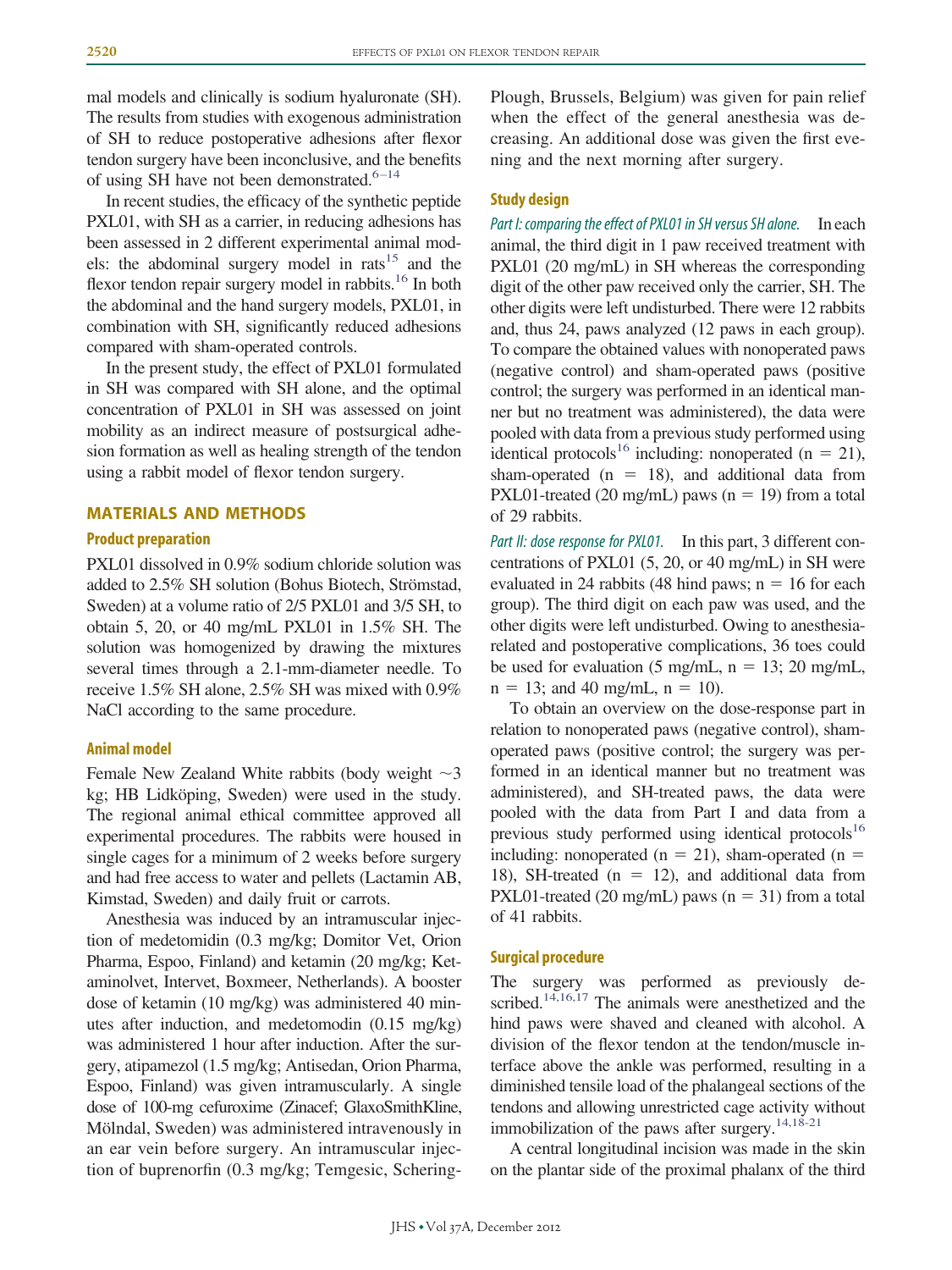digit. The other digits were left undisturbed. After opening the flexor tendon sheath with a longitudinal incision between the first and the second pulleys, the superficial flexor tendon was divided and resected locally for about the length of the phalanx. The deep flexor tendon was completely divided with a sharp cut through the intermediate segment proximal to the distal joint.<sup>[13,22](#page-5-6)</sup> The tendon ends of the deep flexor tendon were repaired with a modified Kessler suture (5-0 Prolene; Ethicon, Sollentuna, Sweden) in the core and a running suture (6-0, PDS; Ethicon, Sollentuna, Sweden) in the periphery. The pulleys were left intact. After closing the skin, no dressing or splinting was applied. The animals were housed in single cages throughout the study. This approach was selected because of the rabbits' hierarchical behavior and the risk of overloading the operated tendons while fighting or running. The rabbits were allowed unrestricted activity until death. All surgeries were performed by 1 of the authors (M.W.) under sterile conditions in an animal operating facility.

# **Product administration**

Surgery was conducted on both hind paws in an identical fashion. The test articles were administered through a BD Neoflon 24GA catheter (Becton, Dickinson infusion therapy AB, Helsingborg, Sweden) that was inserted into the opening of the sheath and connected to a 1-mL syringe with the formulation. The tendon sheath was closed with a running suture (6-0, PDS; Ethicon, Sollentuna, Sweden) with the Neoflon catheter still within the tendon sheath. When tightening the final sutures, 0.5 mL of the formulation was injected, the catheter was removed, and the tendon sheath closed completely. The outer diameter of the Neoflon 24GA catheter was 0.7 mm, and thus, it was feasible to perform the running suture with the catheter within the tendon sheath. The skin was closed with a running suture (5-0 Ethilon; Ethicon, Sollentuna, Sweden). In Part I (comparing PXL01 [20 mg/mL] in SH with SH alone), PXL01 in SH was administrated in 1 paw and SH only in the other paw. In Part II (comparing different concentrations of PXL01 [5, 20 or 40 mg/mL] in SH), the product was administrated in the same manner, with the paws receiving the different treatments randomized. The pharmacological formulation and the dose were blinded to the surgeon and all personnel involved in the evaluation.

# **Specimen harvest**

Seven weeks after surgery, the rabbits were sedated with midazolam (Dormicum, Roche) and killed by a

lethal dose of pentobarbital sodium. The hind paws were separated from the rabbits at midcalf level and the toes were prepared using a dissection protocol as previously described.<sup>23</sup>

#### **Biomechanical testing**

A specifically constructed biomechanical testing device consisting of a servohydraulic actuator, designed for applying controlled force or displacement, was used to study the tendon gliding by slowly increasing the force on the tendon to mimic the muscle force and thereby test the active motion. A materials testing machine (MTS; Test Star, Minneapolis, MN) servosystem and software were used to control the test sequences [\(Fig. 1\)](#page-3-0). The maximum applied force was set to 5 N. Previous tests revealed that a complete flexion was obtained at less than 5 N, and the addition of a higher force did not produce any further flexion.<sup>23</sup> Range of motion and load to failure of the operated digits were ana-lyzed as previously described.<sup>[23](#page-6-0)</sup> For range of motion assessment, paper printouts from the recordings were obtained for 0, 0.5, 1, 2, 3, 4, and 5 N. Measurement of the proximal interphalangeal (PIP) joint angle was performed for each applied force level on the paper printouts by drawing extended lines through the metatarsophalangeal and PIP joints and the PIP and distal interphalangeal (DIP) joints, respectively, and measuring the angle with a protractor. The angles were normalized against baseline. The angle measurements for each force level were statistically compared between the groups.

After the range of motion test, the digit was fixed over the DIP joint, and the load-to-failure test was performed on each specimen. The test was stopped when the first sign of failure was detected, notably a substantial drop in force value, often accomplished by an audible crack from the specimen.

#### **Statistics and data analysis**

Owing to the partially paired nature of the data, paired (Part I PXL01 in SH compared with SH only) and unpaired (Part I pooled data and Part II) *t*-tests were used for statistical analysis. To reveal the relation of the data to nonoperated and sham-operated toes, the data generated in the current study were pooled with measurements of toes of a different cohort of age- and weight-matched rabbits obtained using identical assessment protocols.<sup>16</sup> Results are presented as mean and standard error of the mean (SEM). A level of  $P < .05$ was considered significant.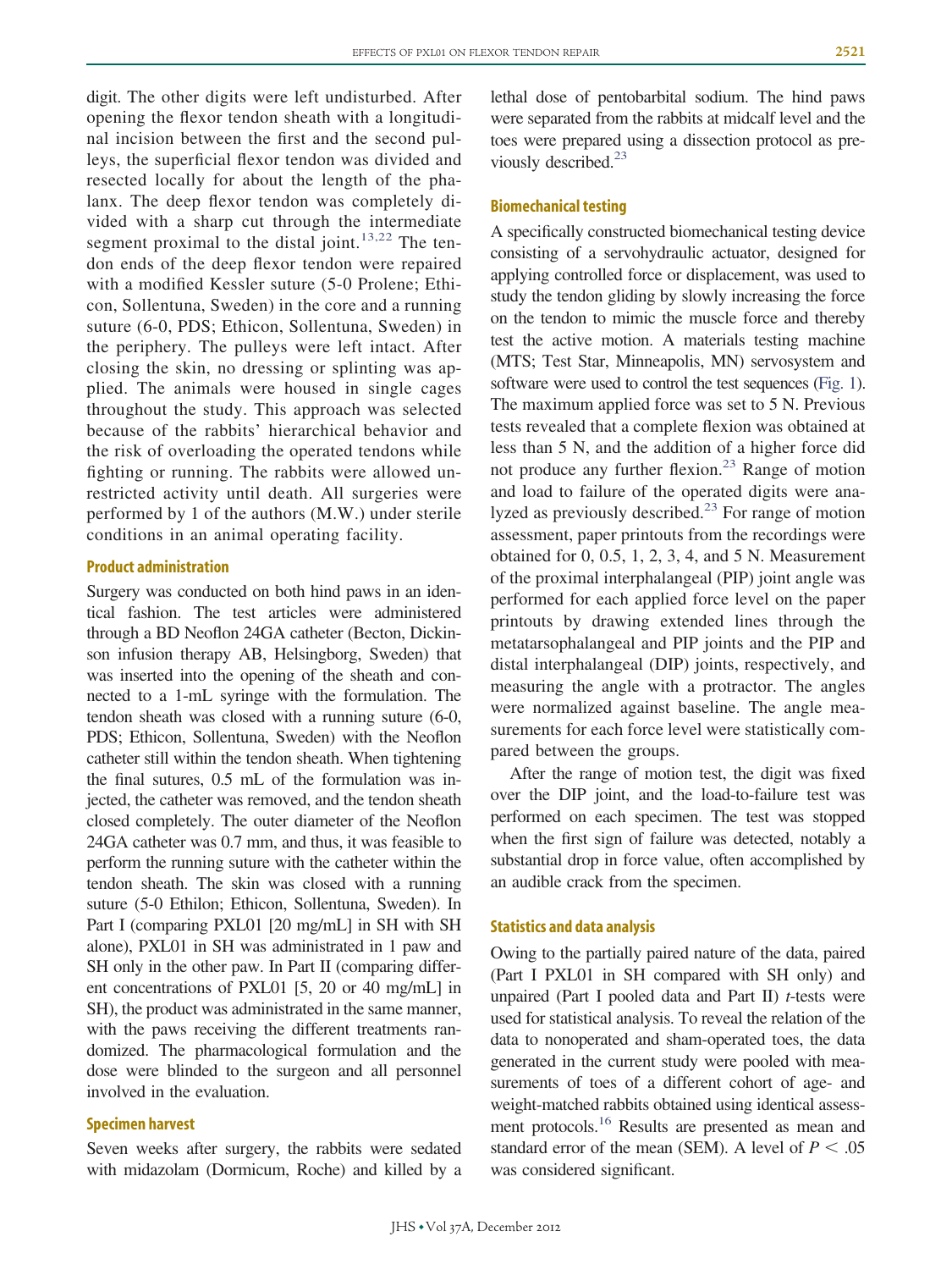

<span id="page-3-0"></span>**FIGURE 1:** Schematic presentation of the biomechanical testing setup and the functional parts of the dissected rabbit toe. The specimen (right) is attached to a load actuator that comprised a built-in deformation transducer and external force transducer, mounted adjacent to the clamping device. A digital controller and a personal computer (PC) data collection unit process the transducer values, force data are collected from the force transducer unit, and length data are collected from the load actuator deformation transducer. Behind the specimen is a digital display that shows the force applied. Both the specimen and the digital display are simultaneously videotaped by the camera during the load.

# **RESULTS**

# **Gross inspection**

In total, 3 out of 36 rabbits undergoing surgery had to be withdrawn before the end of the study because the rabbits licked their wounds, causing them to open. Gross inspection of the paws after the surgery did not indicate any differences between the groups.

# **Biomechanical testing**

Part *I: PXL01 in SH versus SH alone.* PXL01 (20 mg/mL) in SH significantly increased the PIP joint mobility compared with SH at all measuring points 0.5 N to 4 N ( $P < .05$ ; at 5 N  $P = .058$ ) [\(Fig. 2\)](#page-3-1) without affecting the tendon healing strength because no significant difference was observed in the load-to-failure assessment (PXL01 in SH:  $97 \pm 8N$ ,  $n = 12$ ; SH only:  $91 \pm 4N$ ,  $n = 12$ ).

To compare the measurements from Part I with nonoperated and sham-operated digits, the data were pooled with data collected previously.<sup>[16](#page-5-4)</sup> PXL01 (20 mg/mL) in SH close to normalized the PIP joint mobility because there was no significant difference between nonoperated digits and treatment with PXL01 (20 mg/mL) in SH except for the



<span id="page-3-1"></span>**FIGURE 2:** Comparison of the proximal interphalangeal (PIP) joint flexion after treatment with PXL01 20 mg/mL in sodium hyaluronate (SH) or SH only (part I). The angle of the PIP joint was measured at the loaded force 0.5, 1, 2, 3, 4, and 5 N.  $n_{SH}$  = 12;  $n_{\text{PXLO1 20 mg/mL in SH}} = 12. * = P < .05, ** = P < .01.$ Statistical test used was the paired Student *t*-test.

1-N measuring point [\(Fig. 3\)](#page-4-0). The SH group was significantly different from the nonoperated digits at all measuring points 1 N to 5 N but was not significantly different from the sham-operated digits at any measuring point [\(Fig. 3\)](#page-4-0).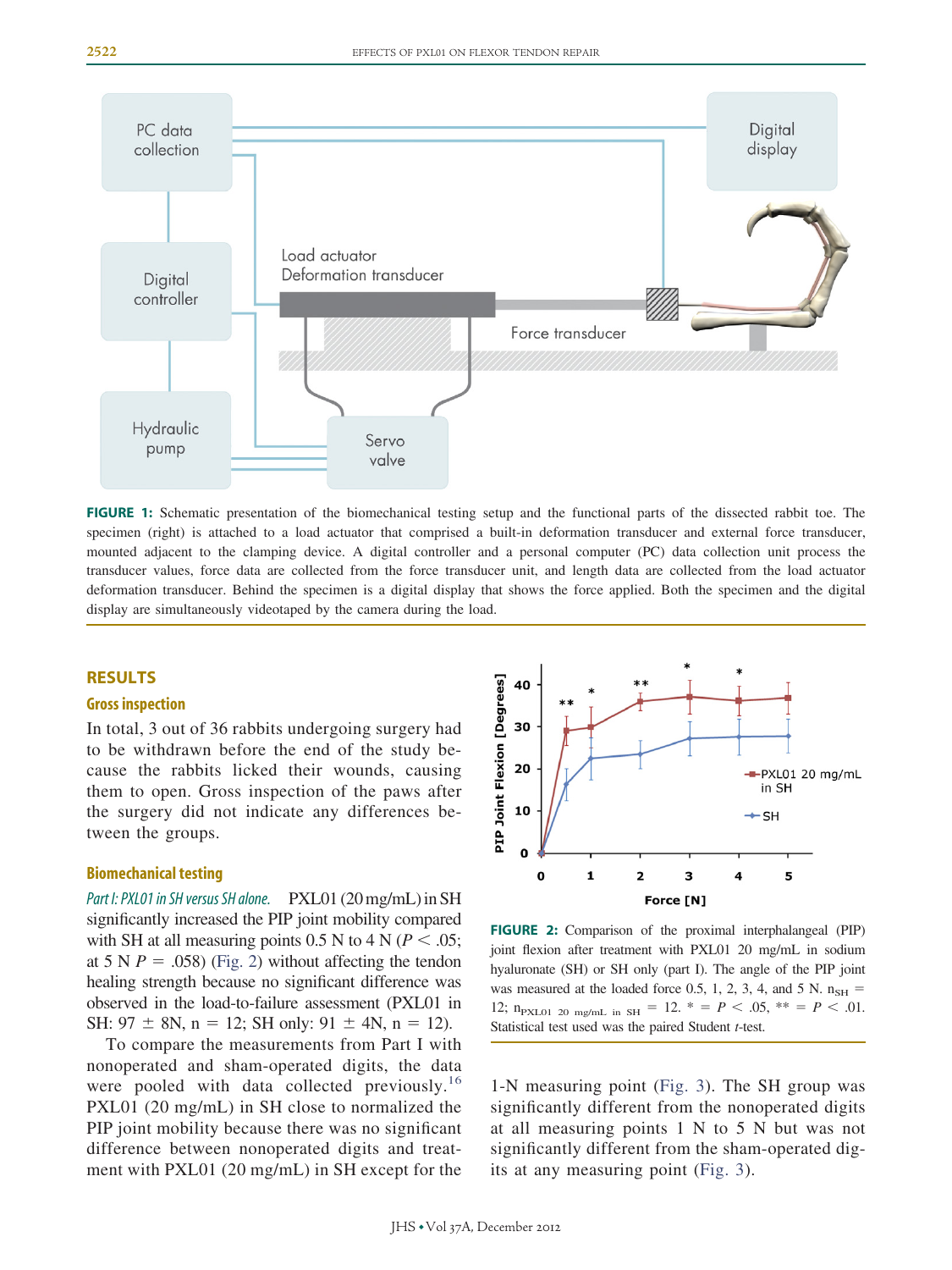

<span id="page-4-0"></span>**FIGURE 3:** Pooling of the proximal interphalangeal (PIP) joint flexion data in part I with data collected previously. The angle of the PIP joint was measured at the loaded force 0.5, 1, 2, 3, 4, and 5 N. SH, sodium hyaluronate;  $n_{sham\mbox{-}operated} = 18$ ;  $n_{SH}$  = 12,  $n_{\text{PXLO1}}$  20 mg/mL in SH = 31;  $n_{\text{nonoperated}}$  = 21. Statistical test used was the unpaired Student *t*-test.



<span id="page-4-1"></span>**FIGURE 4:** Pooling of the proximal interphalangeal (PIP) joint flexion data from part I and part II with data collected previously. The angle of the PIP joint was measured at the loaded force 0.5, 1, 2, 3, 4, and 5 N. SH, sodium hyaluronate;  $n_{sham-operated}$  = 18;  $n_{SH}$  = 12,  $n_{\text{PXLO1 20 mg/mL in SH}}$  = 44;  $n_{\text{PKLO1 40 mg/mL in SH}} = 10$ ;  $n_{\text{PXLO1 5 mg/mL in SH}} = 13$ ;  $n_{\text{nonoperated}} =$ 21. Statistical test used was the unpaired Student *t*-test.

Part II: dose response. To compare the measurements from the toes treated with PXL01 (5, 20, and 40 mg/mL in SH) with nonoperated and sham-operated digits, the results were pooled with data collected previously[.16](#page-5-4) The highest concentration of PXL01 (40 mg/mL) did not result in any additional improvement of postsurgical PIP joint mobility compared with 20 mg/mL, whereas both concentrations improved the mobility compared with the administration of the lowest concentration, 5 mg/mL [\(Fig. 4\)](#page-4-1). No significant difference was observed in tendon healing strength comparing the 3 concentrations, assessed by load-to-failure test (PXL01 5 mg/mL,  $75 \pm 7N$ , n = 13; PXL01 20 mg/mL, 80  $\pm$  10N, n = 14; PXL01 40 mg/mL,  $87 \pm 11$ N, n = 10). Taken

together, according to the analysis of the PIP joint mobility, 20 mg/mL of PXL01 in SH was the optimal concentration of the active compound.

# **DISCUSSION**

Adhesion formation between the tendon and the tendon sheath is the major cause of reduced postoperative range of active motion and functional impairment following Zone 2 flexor tendon repair, leading to disabilities for the individual.<sup>24-26</sup> In this study, we describe PXL01, a lactoferrin-derived peptide, for prevention of adhesions after hand surgery. We showed that a single treatment with PXL01 formulated in SH significantly improved postoperative digit mobility compared with SH alone in an in vivo model of flexor tendon surgery in rabbits and that 20 mg/mL PXL01 was the most optimal concentration.

PXL01 is a peptide derived from human lactoferrin, an iron-binding glycoprotein present in milk and mucosal secretions, that exhibits antimicrobial and anti-inflammatory properties.<sup>[27,28](#page-6-2)</sup> Previously, we have shown that PXL01 downregulates the pro-inflammatory cytokines tumor necrosis factor-alpha (TNF- $\alpha$ ), interleukin-1-beta  $(IL-1\beta)$ , IL-1-6, and the proinflammatory chemokine IL-8 and inhibits plasminogen activator inhibitor type-1 (PAI-1) secretion. In addition, PXL01 also exhibits a broad range of antibacterial activities, that is,. microbicidal activity against *Staphylococcus aureus, Escherichia coli,* and *Pseudomonas aeruginosa.*[15](#page-5-3)

We have used SH as a carrier for PXL01. SH is found naturally in tendons and has been used extensively in medical applications and, therefore, is considered to have a favorable safety profile.<sup>29</sup> The effect of SH to prevent peritendinous adhesions has been assessed in vivo; however, the studies performed in rabbits and humans did not show any conclusive results.<sup>6,9,29,30</sup> In a recent study, hyaluronic acid with the addition of lubricin was evaluated in an in vivo canine model. Although the postoperative adhesion formation was reduced, the treatment also resulted in impaired tendon healing strength. $31$ 

In this study, the antiadhesion properties of PXL01 were indirectly assessed as a measurement of the PIP joint mobility using a previously described experimental model of flexor tendon surgery in rabbit. $14,16,17$  The digit mobility, as an indirect measure of the extent of peritendinous adhesion formation, was evaluated 7 weeks after surgery using a custom-designed biome-chanical setup<sup>23</sup> [\(Fig. 1\)](#page-3-0). The movement of the PIP joint was considered to be the most relevant parameter to reflect reduction in mobility owing to its proximity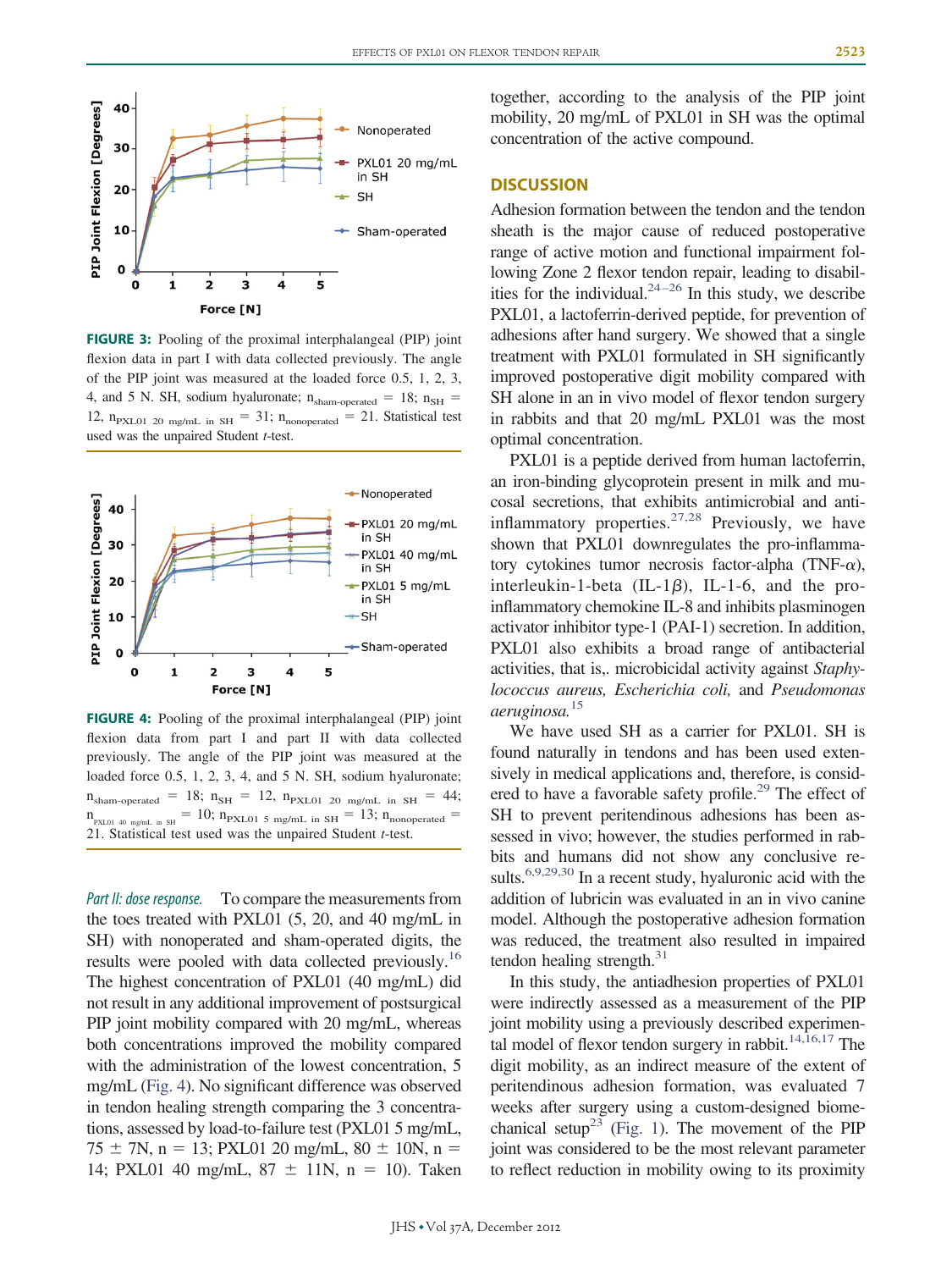just distal to the tendon repair site. Moreover, the DIP joint is very closely located to the attachment of the claw in the rabbit, which complicates the assessment of DIP joint mobility. We previously reported that a single treatment with PXL01 formulated in SH nearly normalized the postoperative digit mobility without affecting the tendon healing strength, whereas sham-operated digits showed severe impaired mobility.<sup>16</sup> In the present study, using the same rabbit model, PXL01 in SH significantly increased the PIP joint mobility compared with SH alone, and the concentration of 20 mg/mL of PXL01 appeared optimal because it was found superior to 5 mg/mL whereas 40 mg/mL failed to show any additional increase in mobility. Administration of SH alone did not significantly increase the PIP joint mobility compared with sham-operated digits. We also demonstrated that there was no significant difference between the groups in the force needed for failure of the operated tendons.

In this study, the mechanical tests were not complemented by any histological assessment of adhesion appearance,  $32-35$  which is a limitation of the study. Instead, we chose to perform functional studies with an earlier published custom-made device, $2<sup>3</sup>$  which gives an evaluation of the digit mobility that directly reflects the functional impediment. All animals included in this paper had surgery and were analyzed according to identical protocols. However, the data were pooled from different studies separated in time, which might have increased variation and is considered a weakness of the study. The proximal tenotomy model has been described and successfully used in earlier studies.<sup>16-19,21</sup> Because this model induces passive unloaded motion of the repairs during movement of the rabbits in their cages, differences in rabbit activity may influence the tendon repair processes. However, in our experiment, this was true for all groups and, therefore, unlikely to have led to a bias.

The combination of the anti-inflammatory, fibrinolytic, and antibacterial properties of PXL01 with the lubricating properties of SH, which acts as an initial diffusion barrier for the fibrinogen exudates and also allows PXL01 to be slowly released,  $15$  therefore appears attractive and worth pursuing in clinical trials. The optimal dose of PXL01 formulated in SH defined in this experimental model should be interpreted with care regarding the human situation; however, the current study provides a valuable basis for the dose selection in patients.

#### <span id="page-5-0"></span>**REFERENCES**

1. Chow JA, Thomes LJ, Dovelle S, Milnor WH, Seyfer AE, Smith AC. A combined regimen of controlled motion following flexor

tendon repair in "no man's land." Plast Reconstr Surg 1987; 79:447– 455.

- 2. Gelberman RH, Manske PR. Factors influencing flexor tendon adhesions. Hand Clin 1985;1:35-42.
- <span id="page-5-1"></span>3. Manske PR. Flexor tendon healing. J Hand Surg 1988;13B:237–245.
- 4. Rosberg HE, Carlsson KS, Hojgard S, Lindgren B, Lundborg G, Dahlin LB. What determines the costs of repair and rehabilitation of flexor tendon injuries in zone II? A multiple regression analysis of data from southern Sweden. J Hand Surg 2003;28B:106-112.
- <span id="page-5-2"></span>5. Tang JB. Clinical outcomes associated with flexor tendon repair. Hand Clin 2005;21:199-210.
- 6. Amiel D, Ishizue K, Billings E Jr, Wiig M, Vande Berg J, Akeson WH, et al. Hyaluronan in flexor tendon repair. J Hand Surg 1989; 14A:837– 843.
- 7. Hakansson L, Hallgren R, Venge P. Regulation of granulocyte function by hyaluronic acid. In vitro and in vivo effects on phagocytosis, locomotion, and metabolism. J Clin Invest 1980;66:298 – 305.
- 8. Miller JA, Ferguson RL, Powers DL, Burns JW, Shalaby SW. Efficacy of hyaluronic acid/nonsteroidal anti-inflammatory drug systems in preventing postsurgical tendon adhesions. J Biomed Mater Res 1997;38:25–33.
- 9. Salti NI, Tuel RJ, Mass DP. Effect of hyaluronic acid on rabbit profundus flexor tendon healing in vitro. J Surg Res 1993;55:411-415.
- 10. St. Onge R, Weiss C, Denlinger JL, Balazs EA. A preliminary assessment of Na-hyaluronate injection into "no man's land" for primary flexor tendon repair. Clin Orthop Relat Res 1980;146:269 –275.
- 11. Thomas SC, Jones LC, Hungerford DS. Hyaluronic acid and its effect on postoperative adhesions in the rabbit flexor tendon. A preliminary look. Clin Orthop Relat Res 1986;26:281–289.
- <span id="page-5-6"></span>12. Weiss C. The inhibition of flexor tendon adhesions. Bull Hosp Jt Dis Orthop Inst 1986;46:193–194.
- 13. Wiig M, Abrahamsson SO, Lundborg G. Effects of hyaluronan on cell proliferation and collagen synthesis: a study of rabbit flexor tendons in vitro. J Hand Surg 1996;21A:599 – 604.
- <span id="page-5-5"></span>14. Wiig M, Abrahamsson SO, Lundborg G. Tendon repair— cellular activities in rabbit deep flexor tendons and surrounding synovial sheaths and the effects of hyaluronan: an experimental study in vivo and in vitro. J Hand Surg 1997;22A:818 – 825.
- <span id="page-5-3"></span>15. Nilsson E, Bjorn C, Sjostrand V, Lindgren K, Munnich M, Mattsby-Baltzer I, et al. A novel polypeptide derived from human lactoferrin in sodium hyaluronate prevents postsurgical adhesion formation in the rat. Ann Surg 2009;250:1021–1028.
- <span id="page-5-4"></span>16. Wiig M, Olmarker K, Hakansson J, Ekstrom L, Nilsson E, Mahlapuu M. A lactoferrin-derived peptide (PXL01) for the reduction of adhesion formation in flexor tendon surgery: an experimental study in rabbits. J Hand Surg 2011;36E:656 – 662.
- 17. Berglund M, Reno C, Hart DA, Wiig M. Patterns of mRNA expression for matrix molecules and growth factors in flexor tendon injury: differences in the regulation between tendon and tendon sheath. J Hand Surg 2006;31A:1279 –1287.
- 18. Berglund M, Hart DA, Wiig M. The inflammatory response and hyaluronan synthases in the rabbit flexor tendon and tendon sheath following injury. J Hand Surg 2007;32E:581–587.
- 19. de Wit T, de Putter D, Tra WM, Rakhorst HA, van Osch GJ, Hovius SE, et al. Auto-crosslinked hyaluronic acid gel accelerates healing of rabbit flexor tendons in vivo. J Orthop Res 2009;27:408 – 415.
- 20. Loiselle AE, Bragdon GA, Jacobson JA, Hasslund S, Cortes ZE, Schwarz EM, et al. Remodeling of murine intrasynovial tendon adhesions following injury: MMP and neotendon gene expression. J Orthop Res 2009;27:833– 840.
- 21. Oshiro W, Lou J, Xing X, Tu Y, Manske PR. Flexor tendon healing in the rat: a histologic and gene expression study. J Hand Surg 2003;28A:814 – 823.
- 22. Berglund M, Wiig M, Torstensson M, Reno C, Hart DA. Assessment of mRNA levels for matrix molecules and TGF-beta1 in rabbit flexor and peroneus tendons reveals regional differences in steady-state expression. J Hand Surg 2004;29B:165–169.